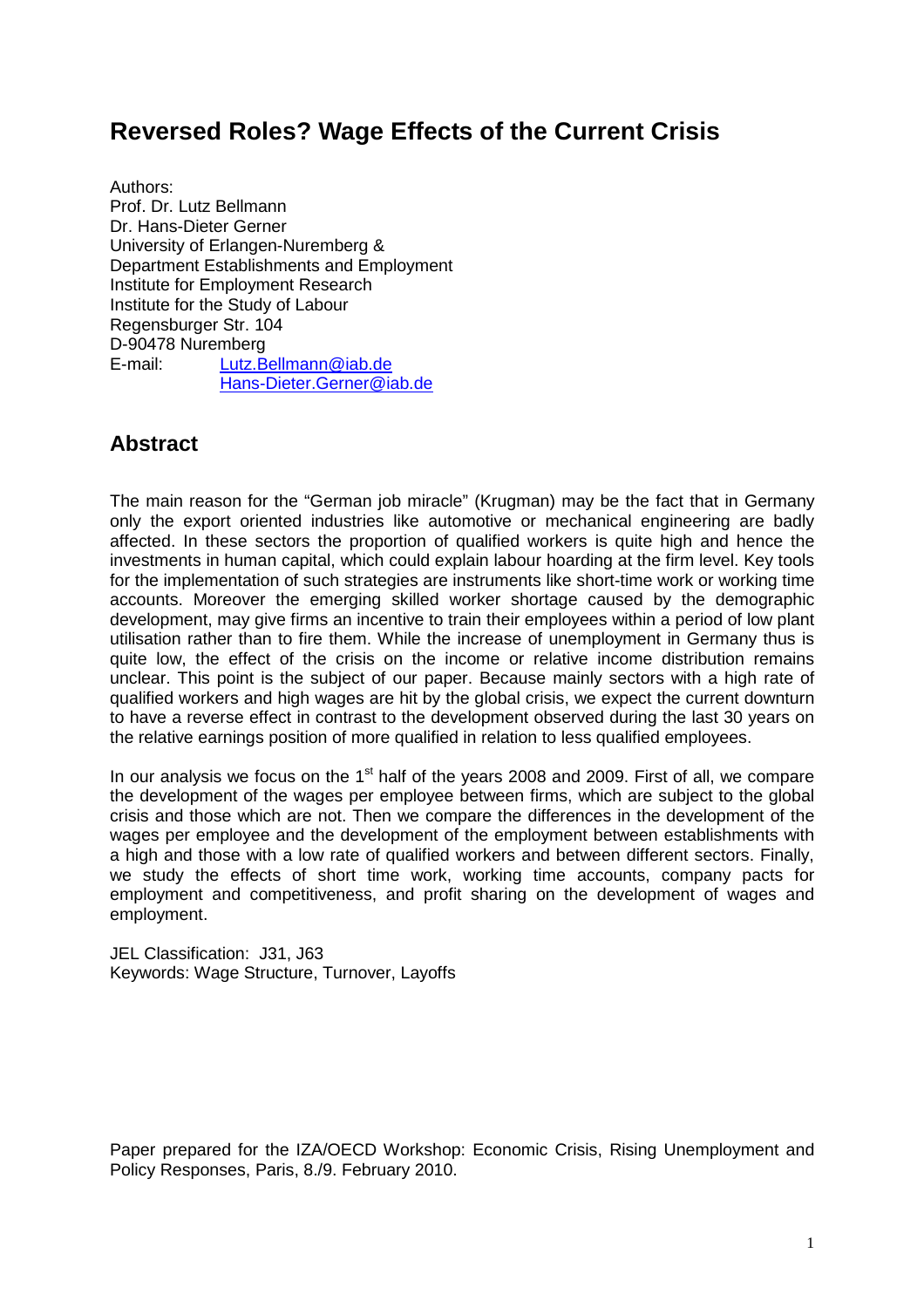## **1. Introduction**

Since the middle of 2008 many countries all over the world and also Germany are faced with the deepest recession since the Great Depression in 1929. In consideration of the severity of the crisis, economists estimated a potential job loss of 3.2 million employees in the  $1<sup>st</sup>$  half of 2008 compared with the 1<sup>st</sup> half of 2009 for Germany (cf. Möller/Walwei 2009). The actual development on the labour market until now, however, remains fairly moderate. One reason for this phenomenon thereby may be the fact that in Germany, almost exclusively the export oriented industries like automotive or mechanical engineering, are badly affected. In these sectors the proportion of qualified workers is rather high and hence the firms' investments in human capital and the recruitment costs, which could explain labour hoarding at the firm level. Furthermore, the productivity in those sectors is quite high. Therefore, lowering the production there may cause a lower job loss than in other industries.

Key tools for the implementation of labour hoarding strategies are instruments like short-time work or working time accounts. Moreover, the emerging skilled worker shortage caused by the demographic development, may give firms an incentive to train their employees within a period of low plant utilization rather than to fire them (Möller 2010). While the increase of unemployment in Germany thus is quite low, the effect of the crisis on the income or relative income distribution remains unclear or with other words: Do the employees partly co-finance the labour hoarding strategies of their employers by making wage concessions, i.e. short time work? Because mainly sectors with a high rate of qualified workers and high wages are hit by the economic crisis, we expect the current downturn to have a reverse effect in contrast to the development observed during the last 30 years on the relative earnings position of more qualified in relation to less qualified employees (Atkinson 2007). Recently, Lemieux et al. (2009 and Andrews et al. (2009) investigated the impact of financial participation on workers' total compensation.

In our analysis we focus on the  $1<sup>st</sup>$  half of the years 2008 and 2009. First of all, we compare the development of the wages per employee between firms which are subject to the global crisis (Stiglitz 2009) and those which are not. Whether or not an establishment is subject to the global crisis, we identify by a decrease in the firms business expectations expressed in the 1<sup>st</sup> half of 2008 and 2009 respectively. In our analysis a plant is subject to the global crisis if it reports negative business expectations in 2009 but not in 2008. The basic empirical research question is: Is the development of wages and employment due to the fact that the respective establishment is affected by the global crisis? In a next step, we compare the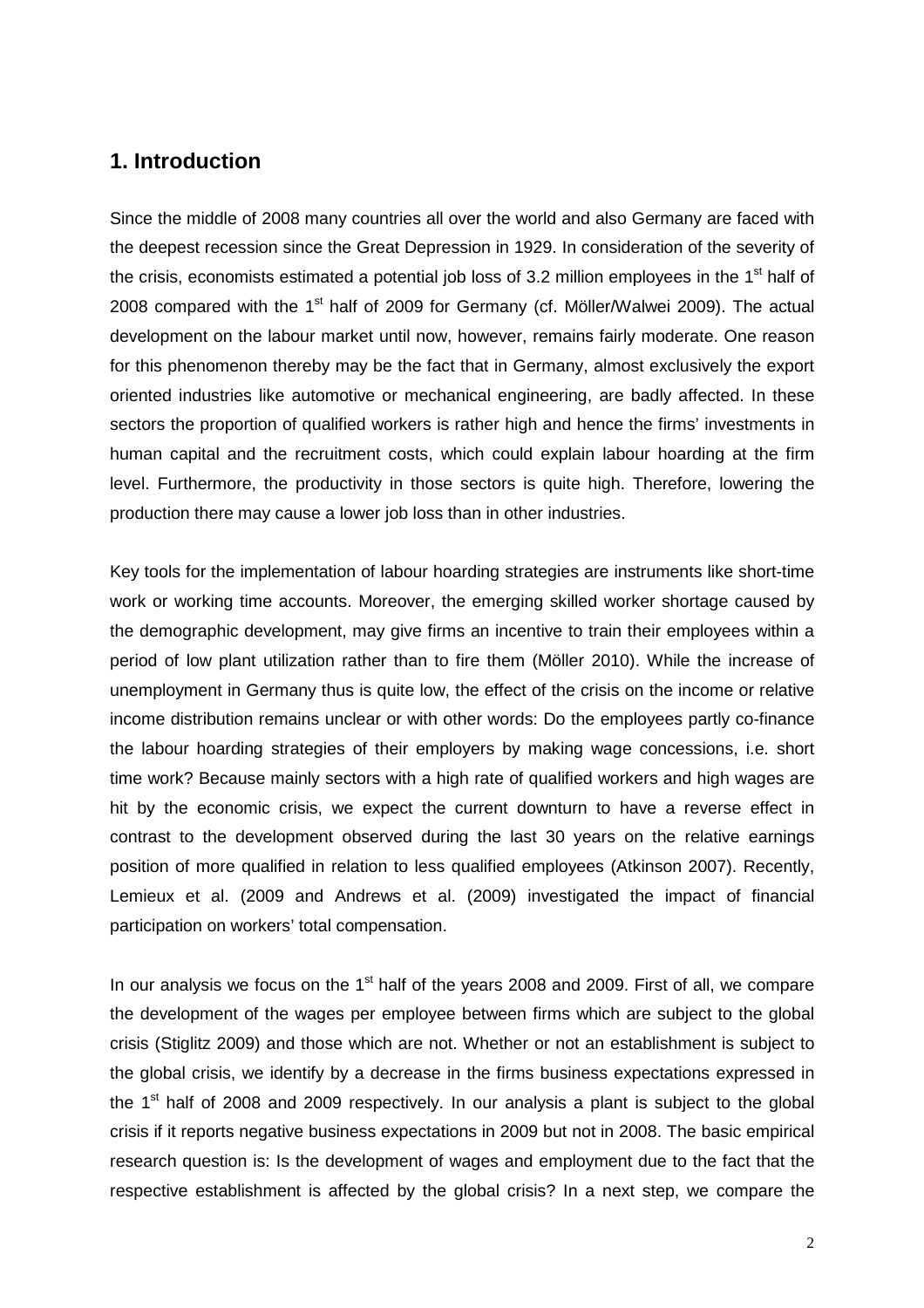differences in the development of the wages per employee and the development of the employment between establishments with a high and those with a low rate of qualified workers. The globalisation and the technological and organisational change as well as the industrial relations at the firm level are regarded as important determining factors for the earnings distribution (Atkinson 2007). Hence a revealed difference in the developments in wages between more and less qualified workers or different sectors at the firm level can be interpreted as evidence for a probable shift in the income distribution between more and less qualified workers. Finally, we study the effects of short time work, working time accounts, company pacts for employment and competitiveness, and profit sharing on the development of wages and employment. All our analysis is done within a multivariate framework.

The rest of the paper is organised as follows. In the next section we will develop our hypotheses and review the relevant literature. Then, we will describe the IAB Establishment Panel Surve, the operationalisation of our key variables, and present our empirical analysis. Our last section concludes.

## **2. Hypotheses**

Since the advent of the recession in 2008, many companies have faced a dramatic decline in demand for their products and services. How these companies respond depends not only on the severity of the recession but also on their short-term and long-term expectations. Measures adopted by the firms not only include its closure and sale but more often the cutting of costs (cf. Eurofound 2009, 71ff.). Strategies to reduce costs consist mainly of different measures to reduce production with the consequence of reduced working time and measures to decrease wage costs. Key tools for the implementation of such strategies are short-time work allowance programmes and working time accounts. Moreover the emerging shortage of skilled workers caused by the demographic change in many European countries give firms incentives both to hoard their employees and to train them within the time period of low plant utilization rather than to fire them. Additionally, the industrial relations framework, both in terms of the objective rules and the spirit of cooperation, influences the possible outcome. Of special interest are the so-called pacts for employment and competitiveness. These pacts are characterized by a reciprocal exchange: Employees accept lower wages and reduced working time without being fully compensated and employers guarantee jobs, promise investments, further training, and offer financial participation (cf. Zagelmeyer 2000, Eurofound 2000, Bellmann et al. 2008, Bellmann/Gerner 2009).

Regarding the effects on the income distribution the questions are the following: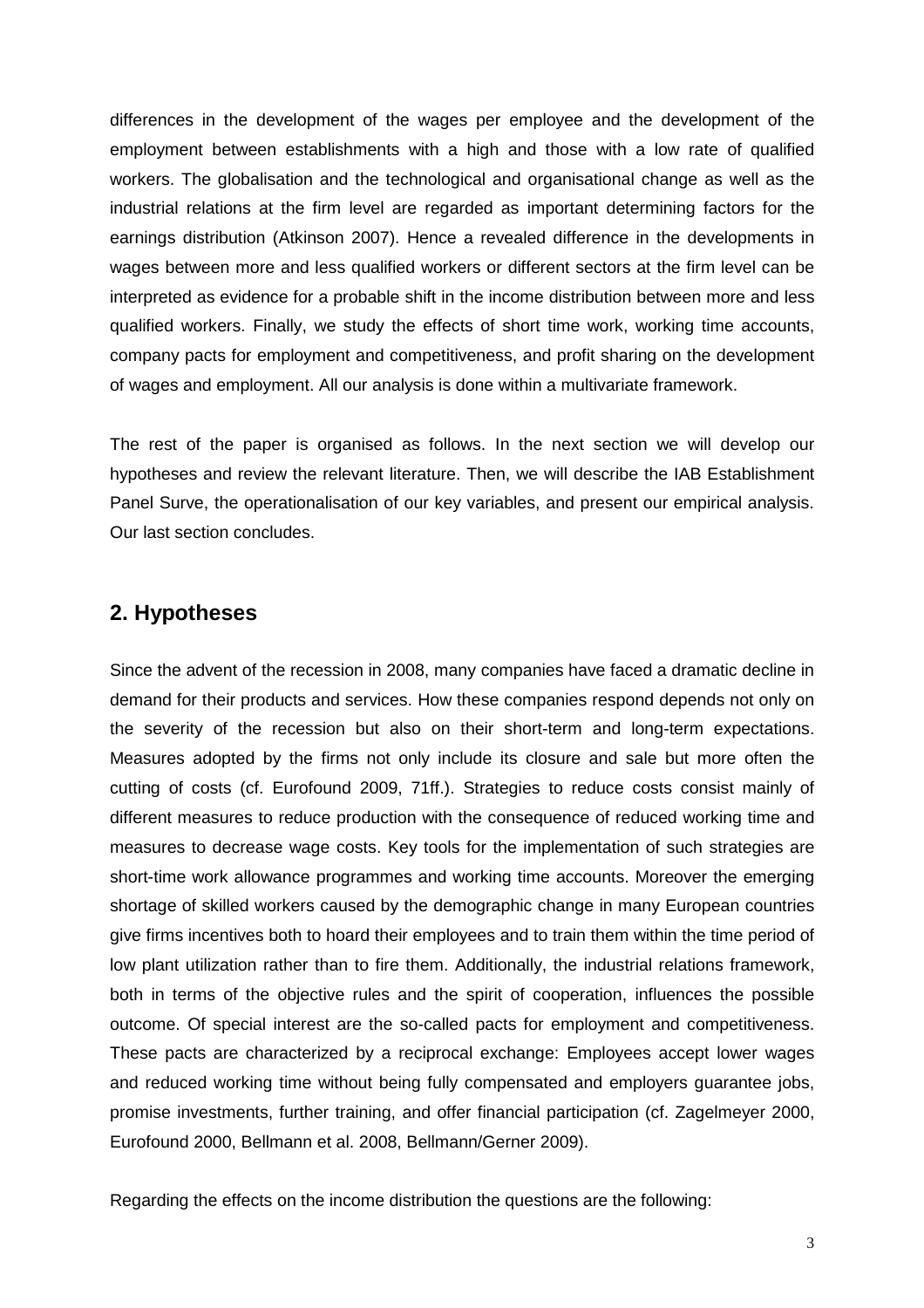- How large are the labour market effects of the personnel measures adopted by the companies?
- Do the employees at least partly co-finance the labour hoarding strategies of their employers by making wage concessions?

As already mentioned, in the severity of the crisis, economists estimated a potential job loss of 3.2 million employees in the 1<sup>st</sup> half of 2008 compared with the 1<sup>st</sup> half of 2009 in Germany (Möller/Walwei 2009, 6). The actual development on the labour market until now, however, remains fairly moderate. One reason for this phenomenon thereby may be the fact that in Germany, especially the export oriented industries like automotive or mechanical engineering, are most badly affected. In these sectors the proportion of qualified workers is quite high and hence the investments in human capital, which could explain labour hoarding at the firm level. Table 1 shows that the economic sectors are affected very differently by the crisis.

#### Table 1 about here

According to the study of Bell/Blanchflower (2009) using OECD data Germany is hit by the crisis very hard, but the employment effects are relatively small compared to the decline of the GNP. The comparatively small employment effect was probably achieved by the use of working time accounts and the short-time work allowance programme of the Federal Government. In spring 2009 the European Foundation for the Improvement of Living and Working Conditions (2009b) conducted a large-scale representative survey addressed to managers and employee representatives. The focus of this survey was on the incidence of different forms of flexible working time arrangements. The proportion of companies with 10+ employees using working time accounts has reached 50 % in Germany, which is the fourth position in the international ranking shown in Figure 1. However, the possibility to accumulate credit hours for more than one year on long-term accounts is considerably less widespread in the other EU countries.

Fig. 1: Proportion of Companies with Working Time Accounts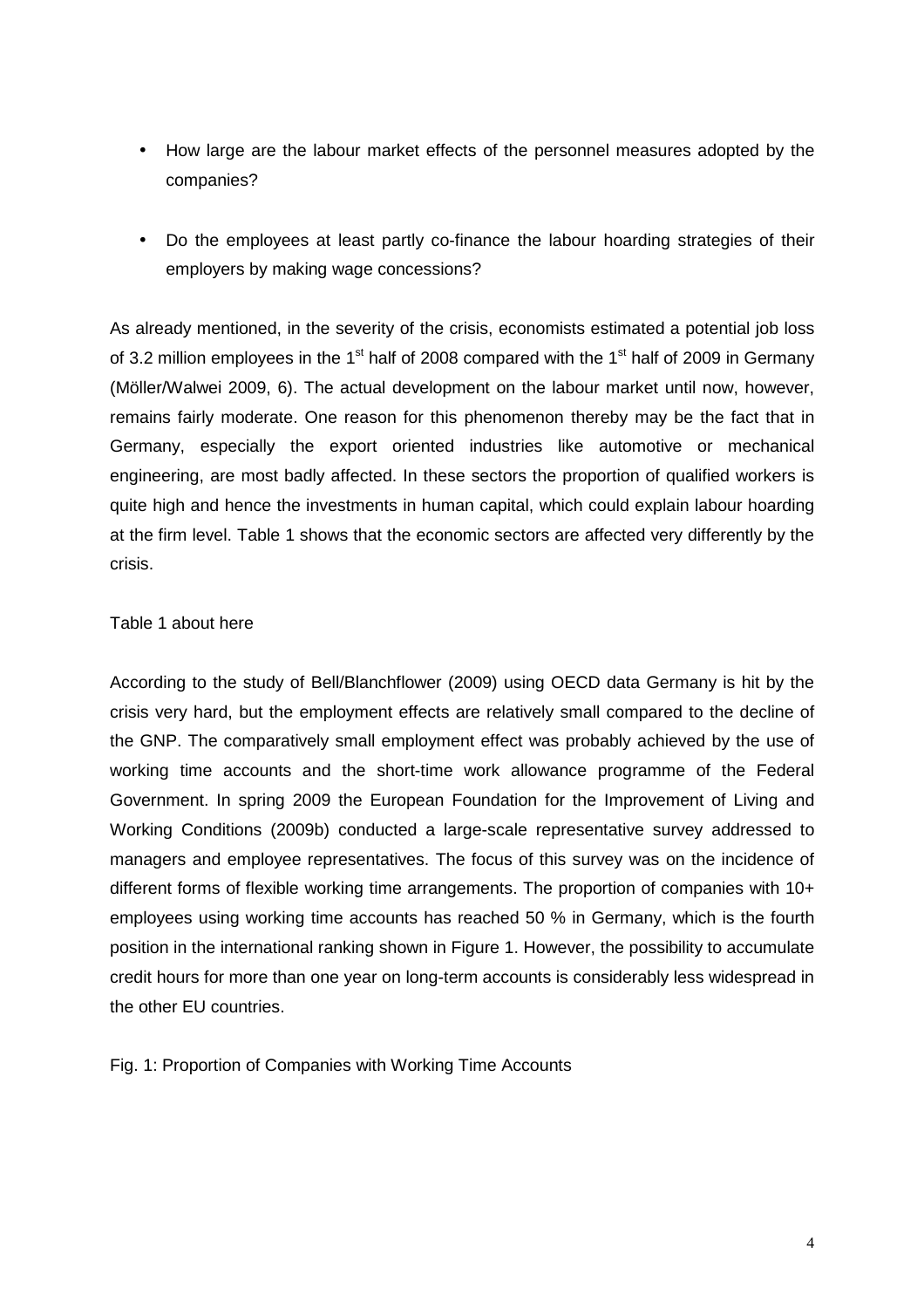

Source: European Foundation for the Improvement of Living and Working Conditions and own calculations

Further analyses with the data of the IAB Establishment Panel 2009 show that the proportion of exporting establishment adopting working time accounts is 40 %, whereas every third of all establishments used this instrument.

In the current crisis another important measure is the renewed short-time work allowance programme, which was used by 55,000 establishment and 1,250,000 employees during March 2009. The very expensive programme was financed by the German federal government. The basic idea of this policy instrument is that employers reduce the working time of their employees if they are faced with a strong negative demand shock for example. Simultaneously, the wages are reduced in proportion to the cut in hours worked. The employers get around 60 % of the difference between the net income before and the net income after the working time reduction from the German Federal Employment Agency. Basically, besides the gross earnings for the hours still worked, the employers have to pay the full social security contribution for the employees' income before the cut in working time has taken place. The maximum duration of short time work is 24 months. Since some firms pay a compensation for the employees' income loss when applying short time work, the income effect of this instrument remains unclear. The programme was innovative in the sense that incentives were introduced to combine short-time work with further training, also in order to reach the international standards. Until now Germany's rank in the respective league is in the midfield (Behringer et al. 2008) although the demographic change will confront Germany with a major challenge. The employment effect estimated by Crimmann/Wießner (2009) was 362,000 full-time equivalents.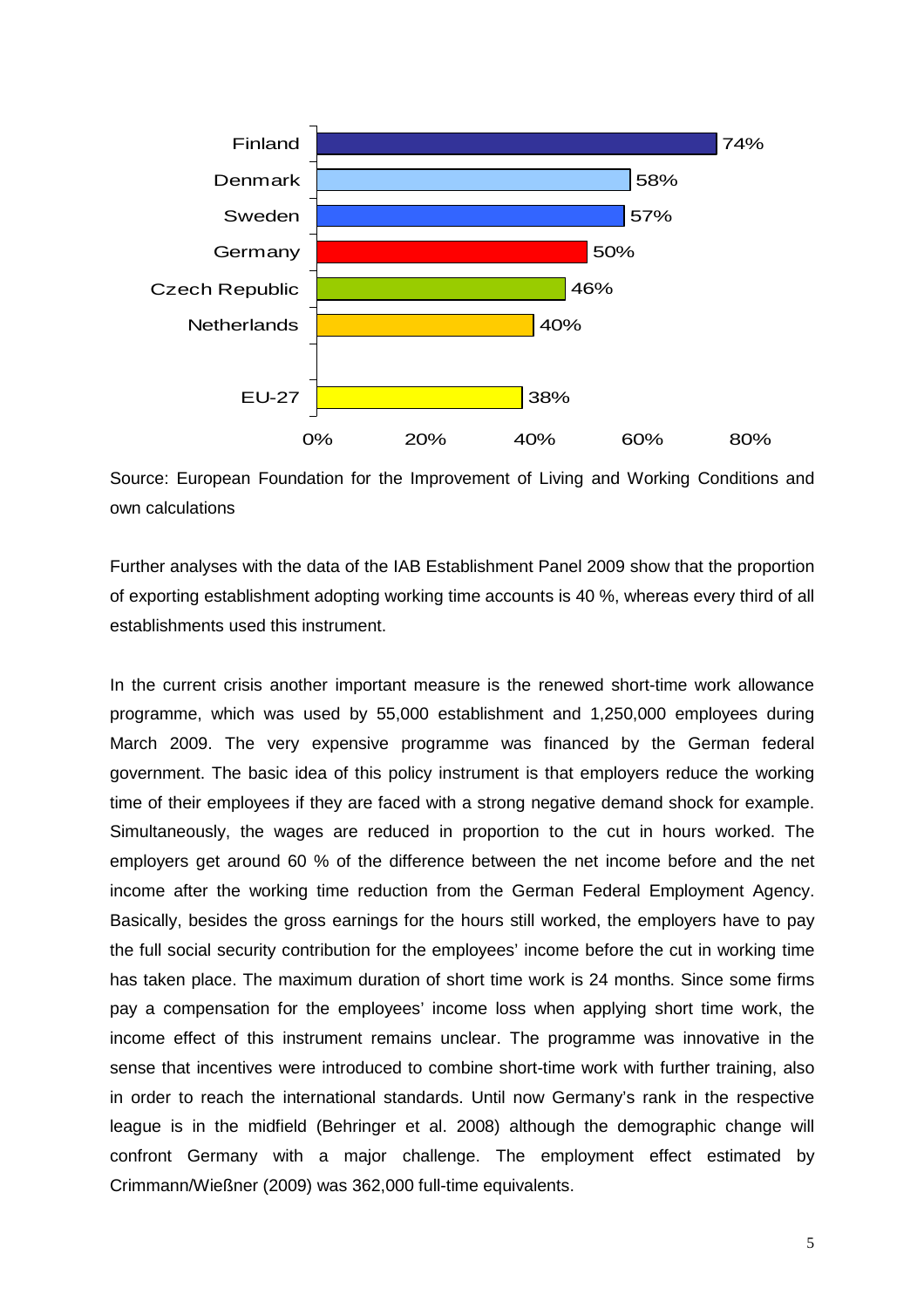Another important measure to moderate the employment consequences of the decline in product demand are company pacts for employment and competitiveness. The proportion of establishments, which concluded these pacts, was just over 2 % in 2006. However, among the larger establishments these pacts are very widespread (cr. Figure 2).





In the study of Hübler (2005a, 2005b) these pacts have positive employment effects in the short-run, in the medium term they are negative employment and in the long run the development of employment again shows positive effects. Based on the IAB Establishment Panel Survey of the year 2004 to 2007 Bellmann, Gerlach and Meyer (2008) investigated the effects on the actual and expected employment development. Applying conditional difference-in-difference matching they did not find evidence that these pacts help to stabilise or increase employment.

Not only within company pacts for employment and competitiveness different kinds of financial participation of employees are adopted. The European Foundation for the Improvement of Living and Working Conditions (2007) has provided information that especially profit sharing has gained more and more importance. Table 4 shows the development in the EU between 2000/2001 and 2005.

Table 4: Development of Profit Sharing in the EU (private sector)

Source: Ellguth and Kohaut (2008)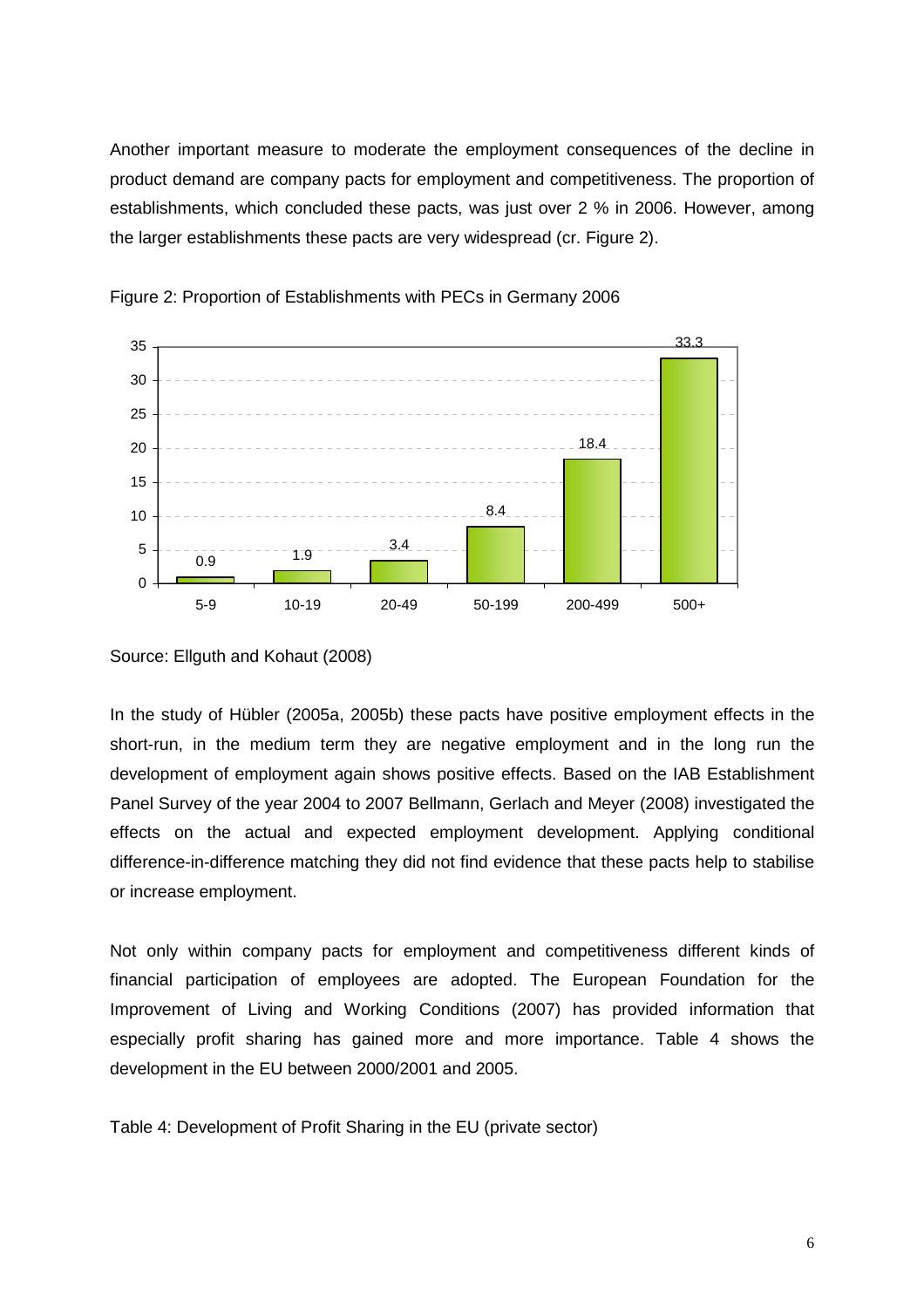

Source: European Working Conditions Surveys, 2000/2001 and 2005

Data concerning share ownership are also available, but share ownership is less relevant. Bellmann/Möller (2010) investigated the effects of profit-sharing on hirings, layoffs and quits as well as on the total number of separations and labour turnover. On the basis of the IAB-Establishment Panel Survey they find a significantly positive effect of profit sharing on hirings and a significantly negative effect on layoffs in their cross-section time-series regressions, whereas the results obtained by the matching estimators are not significant.

## **3. Data and Descriptive Results**

For our analysis we use information from the IAB Establishment Panel. The basis for its sampling is the establishment file of the Federal Employment Agency in Germany, where all German establishments are recorded which have at least one employee covered by social security. The IAB Establishment Panel surveys approximately 16,000 establishments on an annual basis. The personal interviews are conducted with high-ranked managers of the firms by TNS Infratest Munich on behalf of the Institute for Employment Research (IAB). The annual questionnaire (2009: 94 questions) covers for example information about the development and the structure of the workforce, the business development and the sum of the earnings. Since we study the development of the average wages and the number of the employees on the firm level, we use a balanced panel for the survey years 2008 and 2009. Descriptive statistics for key variables can be found in table 2.

#### Table 2 about here

Table 2 shows clear differences with respect to the employment structure, the main characteristics, and the hoarding strategies adopted between establishments, which are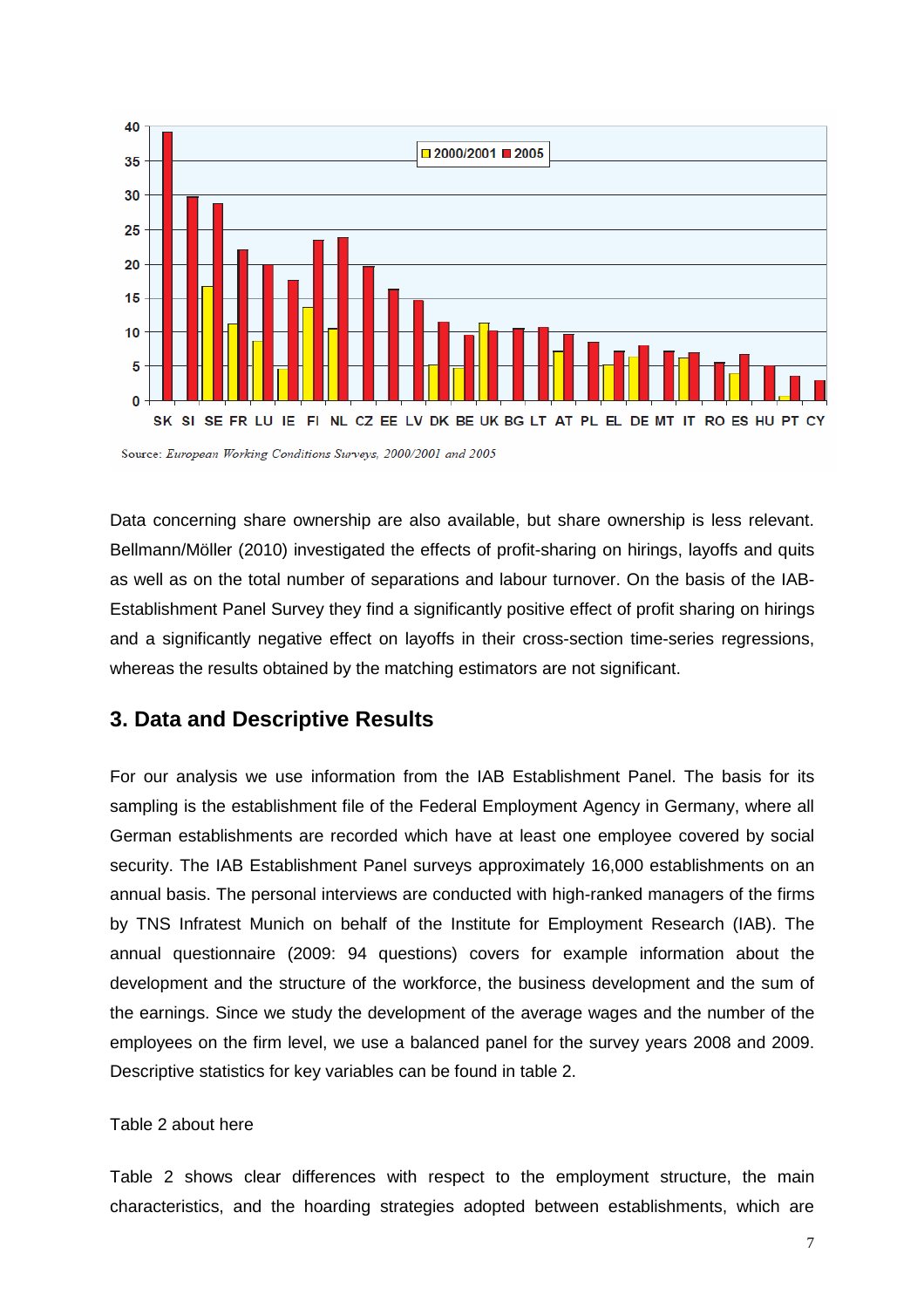subject to the global crisis, and the others. The typical establishments affected by the crisis are larger, more export oriented, more productive, more often with sectoral and firm-level collective bargaining, more often located in Western Germany, and have more works councils. The employees of the crisis establishments are better qualified, work less often as part-timers and on a temporary basis. The crisis establishments use working time accounts, short time work, pacts for employment, and profit sharing, but these labour hoarding strategies are adopted not only by establishments, which are hit by the global crisis. Another important issue, which can also be found in our data, is the fact that the economic crisis is not equally distributed over the industries. For example: While around 60 % of the automotive or mechanical industry is subject to the crisis, this holds for around 30 % of the plants in the other industries of our sample only.

#### **4. Results form Multivariate Analysis**

In the first step of our multivariate analysis we compare the change in the wages per employee and the number of employees from the  $1<sup>st</sup>$  half 2008 to the  $1<sup>st</sup>$  half 2009 between firms, which are subject to the global economic crisis and those which are not. This is done by applying a simple difference-in-difference estimator of the following form (Meyer 1995):

(1) 
$$
\log(Y_{it}) = \beta_0 + \beta_1 C_i + \beta_2 T_{2009} + \beta_3 C_i T_{2009} + x_{it}^{\prime} \gamma + \varepsilon_{it}
$$
 *t* : 2008,2009

 $Y_{it}$  is the outcome variable (average wages and number of employees) in firm *i*, year *t*.  $C_i$  is a dummy, which takes one if the firm is subject to the crisis in 2009.  $T_{2009}$  is a time dummy for the year 2009. Furthermore,  $C_iT_{2009}$  is an interaction term of the crisis dummy and the time dummy. Therefore,  $\,\beta_{\overline{3}}\,$  gives the difference in the change of the outcome variables between crisis plants and non-crisis plants. Finally,  $x_{it}^{'}$  is a vector of control variables and  $\varepsilon_{it}$  is an error term. Estimation is done by OLS.

Table 3 shows the regression results for (1). It indicates no significant differences in the development of the average wages (column 1) between crisis and non-crisis establishments, but a significant difference of 6 % in the development of the number of employees. Whereas the number of employees does not change significantly in non-crisis firms, we find in crisis firms a significant decrease of 6 %.

#### Table 3 about here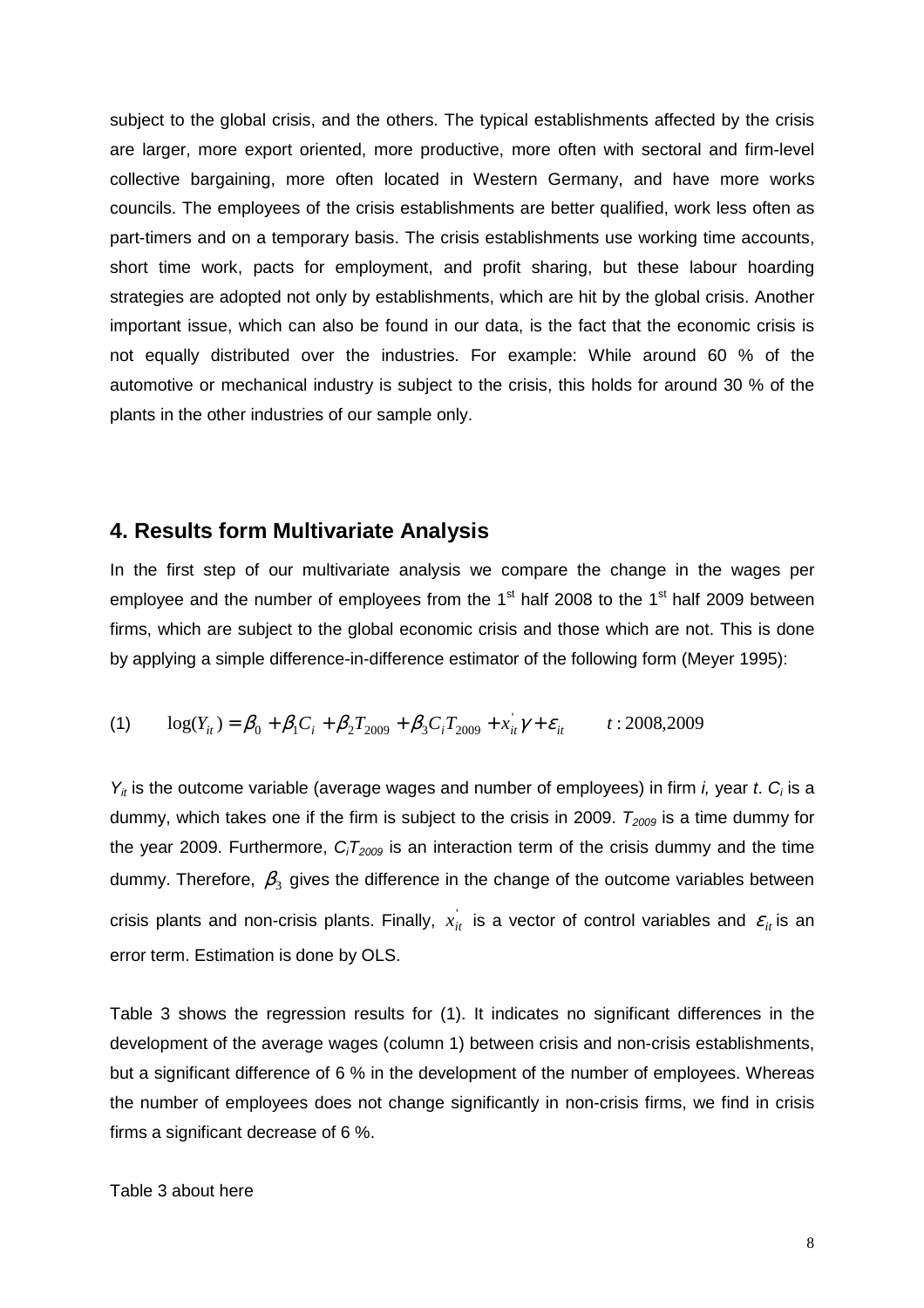To identify probable differences in the effect of the global crisis on the outcome variables between firms with a high and those with a low proportion of qualified workers, we divide our dataset into the quartiles of the proportion of qualified workers in 2008. The findings for the different outcome variables are listed in table 4 and table 5 respectively.

#### Table 4 about here

The conclusion for the development in the average wags remains: There are no significant differences between crisis plants and non-crisis establishments. However, we can infer from table 5 that the development in the number of employees differs between establishments affected by the crisis and not. This is, we find the strongest effect of the crisis (-13.2 percent) in firms with the lowest proportion of qualified workers.

#### Table 5 about here

Finally we investigate the role of instruments like working time accounts, short time work, employment pacts, and profit sharing schemes in moderating the impact of the crisis on the development of our outcome variables. To do so, we firstly estimate for example the crisis effect in firms with working time accounts and in firms without working time accounts. Then we compare the effects by applying a simple generalized Hausman-Test based on the Seemingly-Unrelated Cluster-Adjusted Sandwich-Estimator proposed by Weesie (1999). We follow the same estimation strategy for the other instruments. Table  $6 -$  table 9 show the results for the two outcome variables. Again there are no significant effects regarding differences in the development of the average wages between crisis plants and non-crisis plants, except for firms, which adopt profit sharing schemes. For this case, we find the expected negative effect on the development of the average wages. However, if we apply a generalized Hausman-Test, we find no significant difference in the adjustment behavior between firms with and such without profit sharing.

#### Table 6 and table 7 about here

When we look at the development of the number of employees, firms with working time accounts (table 8, column 2) seem to suffer from a stronger crisis effect than those without this instrument (table 8, column 1). First of all, an explanation for this counter-intuitive result may be that firms without working time accounts are hit by the economic crisis less seriously, so perhaps we are identifying some kind of selection effect. Second, a generalized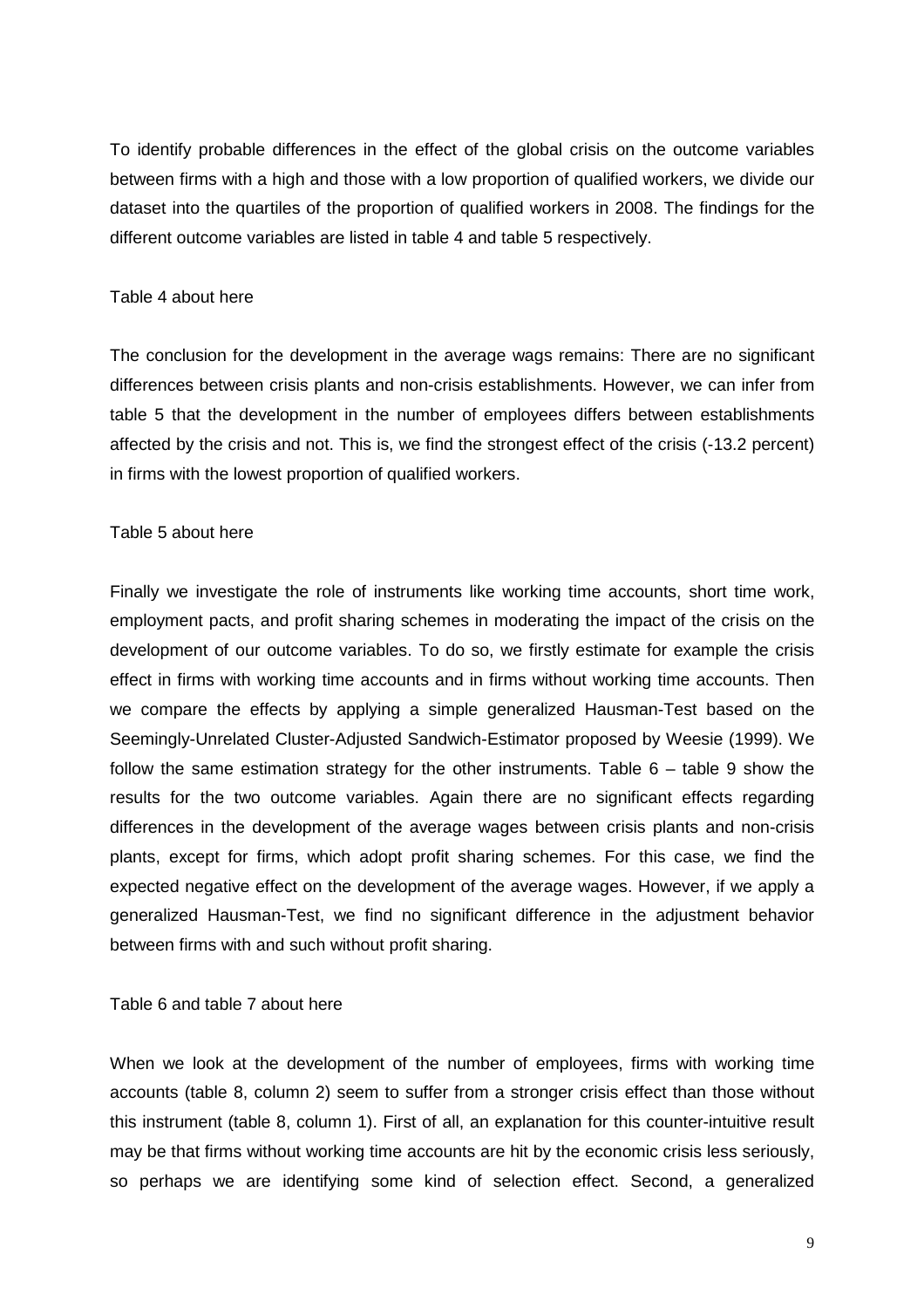Hausman-Test accepts the hypotheses of equal crisis effects in firms with and without working time accounts. Hence, we can conclude that we do not find evidence for working time accounts playing a moderating role in the arising economic crisis between the  $1<sup>st</sup>$  half 2008 and the  $1<sup>st</sup>$  half 2009.

#### Table 8 about here

In contrast to these results, the estimations carried out to identify different crisis effects with respect to the application of short time work or pacts for employment show first of all the expected results. While firms, which apply short time work, exhibit no significant crisis effects, firms, which do not use this instrument, reveal a significant negative crisis effect. However, a generalized Hausman-Test indicates again no significant difference in the effects. It may be also of interest that short time work plants show strong time effects, which could be interpreted as a strong selection effect of firms which apply short time work within the crisis.

Also the estimates considering differences in the crisis effects between firms with and those without employment pacts show the expected results at the first step (see table 9). The crisis effect in plants with an employment pact is weaker than in plants without this institution. But also in this case, again a generalized Hausman-Test accepts the hypothesis of equal crisis effects. The results for the moderating effect of the profit sharing schemes go in the same direction like the estimates for the working time accounts. We find a stronger crisis effect in plants which apply profit sharing whereby the difference is not significant.

#### Table 9 about here

Therefore, we can summarise: In our analysis we only find weak evidence for a moderating effect of the instruments like short time work, pacts for employment, and profit sharing. Wages are lowered by profit sharing schemes, whereas short time work and employment pacts reduce the decline of employment between the  $1<sup>st</sup>$  half 2008 and the  $1<sup>st</sup>$  half 2009.

## **5. Conclusions**

First of all, we do not find evidence for an impact of the global economic crisis on the development of average wages, except in firms which apply profit sharing schemes. On the other hand the effect on the development of the number of employees seems to be rather strong. In our estimations, firms, which are faced with the economic crisis, cut their number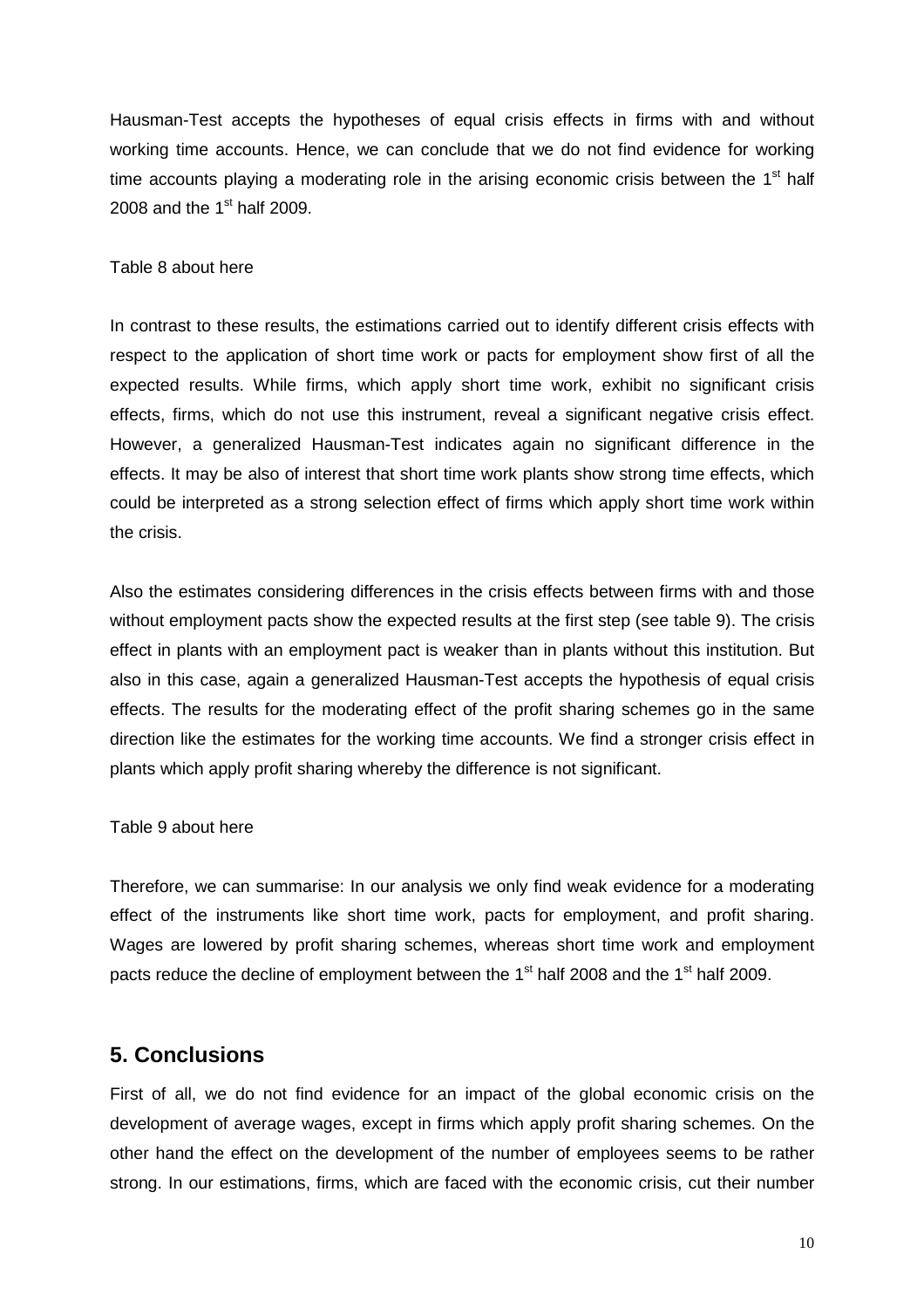of employees from the 1<sup>st</sup> half 2008 to the 1<sup>st</sup> half 2009 around 6 % while there is no employment adjustment in non-crisis firms at the same time. Furthermore, the largest negative employment effects, we find in plants with relatively low proportions of qualified workers. This result indicates that there is no reversal trend favouring the lower qualified in the global crisis. Finally, we find no evidence for working time accounts playing a moderating role in the current situation and only weak evidence for short time work and pacts for employment and competitiveness in this regard. In this context however, we need international comparative research efforts in order to identify the effects of widely adopted instruments like working time accounts. After all, there is another reason for the "German Job Miracle" apart from labour hoarding at the plant level. Maybe it is the fact that the crisis is not equally distributed over the industries. Especially high productive industries are hit by the current economic crisis. A production decline in these sectors probably causes a lower job loss than in other industries.

#### References:

Andrews, Martyn; Lutz Bellmann, Thorsten Schank and Richard Upward (2009): The impact of financial participation on workers compensation. Paper presented at the IAB Inequality-Workshop in Nuremberg, September 24-25, 2009.

Atkinson, Anthony B. (2007): The distribution of earnings in OECD countries. International Labour Review 146 (1+2), 41-60.

Behringer, Frederike, Dick Moraal and Gudrun Schönfeld (2008): Betriebliche Weiterbildung in Europa: Deutschland weiterhin nur im Mittelfeld. Bildung in Wissenschaft und Praxis 37 (1), 9-14.

Bell, David N.F. and David G. Blanchflower (2009): What should be done about rising unemployment in the OECD. IZA Discussion Paper 4455.

Bellmann, Lutz; Knut Gerlach and Wolfgang Meyer (2008): Company-Level Pacts for Employment. Journal of Economics and Statistics 228, 533-553.

Bellmann, Lutz and Hans-Dieter Gerner (2009): Continuous Training and Company-Level Pacts for Employment in Germany. Paper presented at the Annual Meeting of the German Economic Association in Magdeburg, September 8-11, 2009.

Bellmann, Lutz and Iris Möller (2010): Profit Sharing and Employment Stability. Schmalenbach Business Review 62.

Crimmann, Andreas and Frank Wießner (2009): Verschnaufpause dank Kurzarbeit. IAB-Kurzbericht 14/2009.

Ellguth, Peter and Susanne Kohaut (2008): Ein Bund fürs Überleben? Betriebliche Vereinbarungen zur Beschäftigungs- und Standortsicherung. Industrielle Beziehungen 15, 209-232.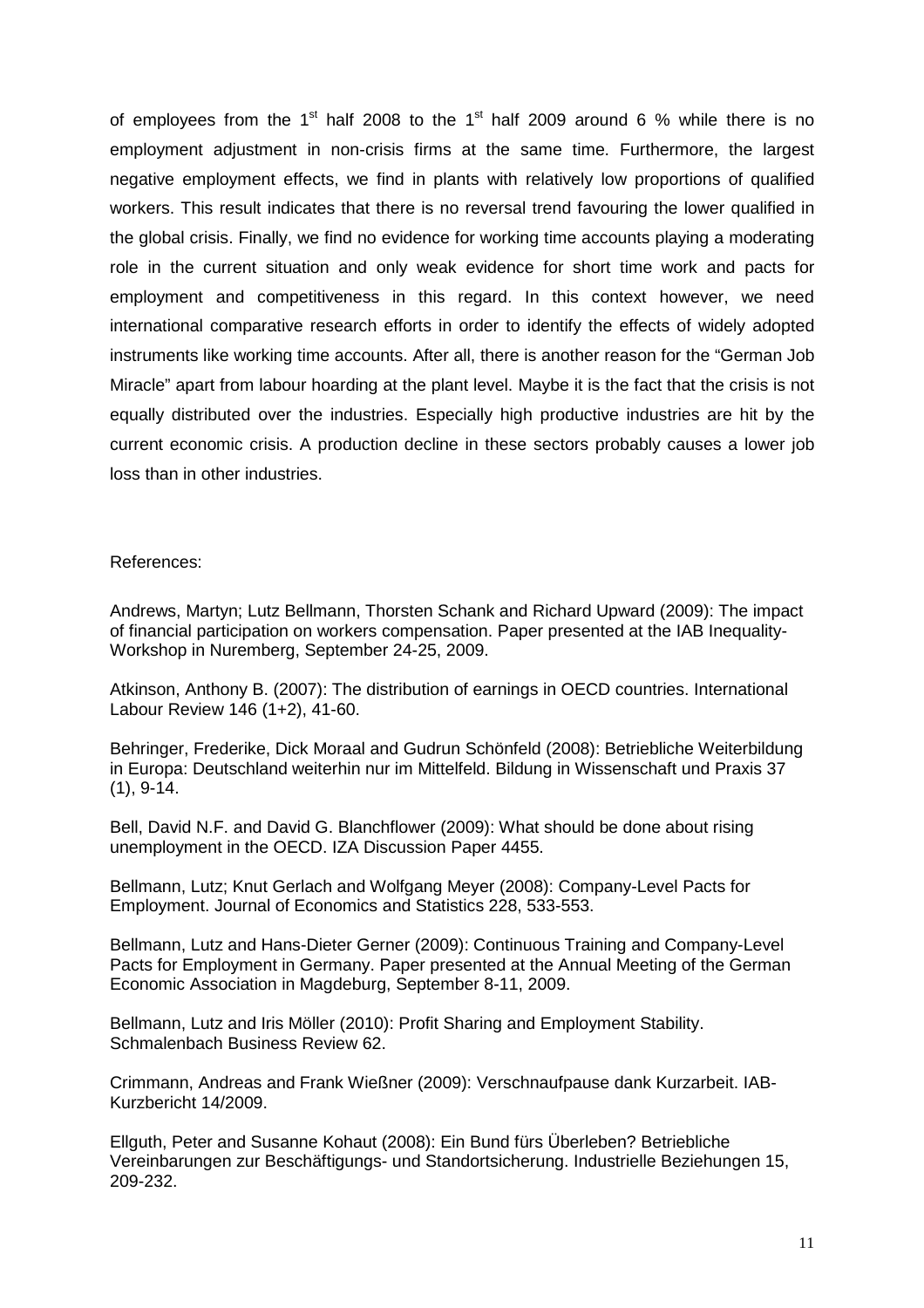European Foundation for the Improvement of Living and Working Conditions (2007): Financial participation of employees in the European Union: Much ado about nothing. Dublin.

European Foundation for the Improvement of Living and Working Conditions (2009a): Restructuring in Recession. Dublin.

European Foundation for the Improvement of Living and Working Conditions (2009b): The European Company Survey – First Findings. Dublin.

European Foundation for the Improvement of Living and Working Conditions (2000): Collective Agreements on Employment and Competitiveness. Dublin.

Fischer, Gabriele; Florian Janik, Dagmar Müller, Alexandra Schmucker (2009): The IAB Establishment Panel – Things Users Should Know. Schmollers Jahrbuch. Journal of Applied Social Science Studies 129 (1), 133-148.

Hübler, Olaf (2005a): Sind betriebliche Bündnisse für Arbeit erfolgreich? Journal of Economics and Statstics 225, 630-652.

Hübler, Olaf (2005b):Betriebliche Vereinbarungen zur Beschäftigungs- und Standortsicherung. In: Bellmann, Lutz, Olaf Hübler, Wolfgang Meyer and Gesine Stephan (eds.): Institutionen, Löhne und Beschäftigung. Beiträge zur Arbeitsmarkt- und Berufsforschung 294, Nürnberg, 157-173.

Lemieux, Thomas; W. Bentley MacLeod and Daniel Parent (2009): Performance pay and Wage Inequality – super – . Quarterly Journal of Economics 74(1), 1-49.

Meyer, Bruce D. (1995), Natural and Quasi-Experiments in Economics. Journal of Business & Economic Statistics, 13, 151-161.

Möller, Joachim (2010): The German labor market response in the world recession – demystifying a miracle. Journal for Labour Market Research, online first.

Möller, Joachim and Ulrich Walwei (2009): Das deutsche Arbeitsmarktwunder auf dem Prüfstand. IAB-Forum Spezial 2009, 4-11.

Stiglitz, Joseph (2009): The global crisis, social protection and jobs. International Labour Review 148 (1+2), 1-14.

Weesie, Jeroen (1999): Seemingly unrelated estimation and the cluster-adjusted estimator. Stata Technical Bulletin 52, 230-257.

Zagelmeyer, Stefan (2000): Collective Bargaining on Employment in the European Union and Norway. Luxembourg.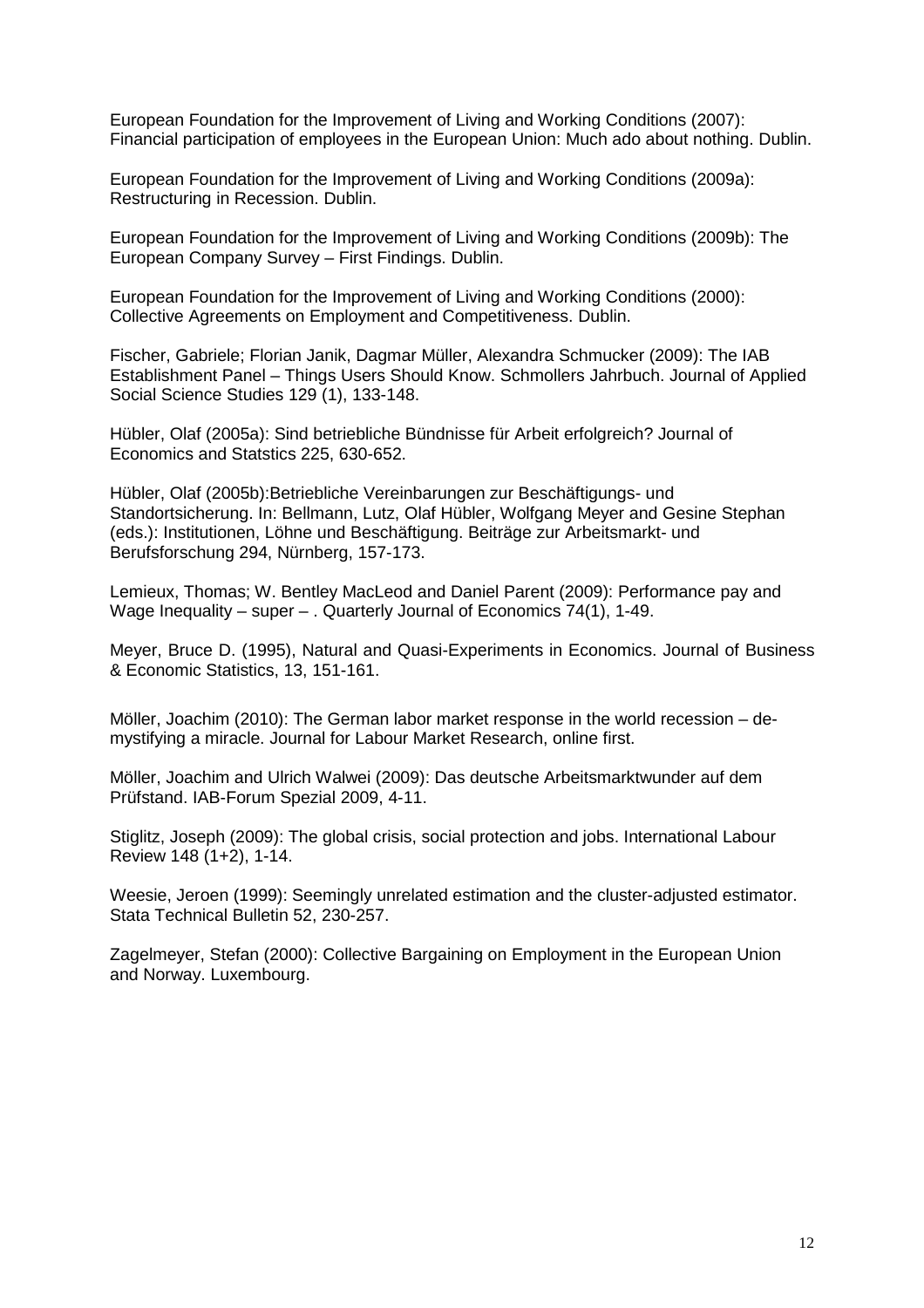| Agriculture,<br>Forestry, Fishing<br>Gross Value Added<br>6155<br>5792<br>5334<br>5045<br>115,82<br>111,48<br>115,08<br>110,28<br>Labour productivity<br><b>Industry</b><br>Gross Value Added<br>17688<br>18806<br>13940<br>14594<br>127,25<br>98,70<br>Labour productivity<br>123,05<br>99,89<br>Manufacturing<br>Gross Value Added<br>16784<br>17889<br>12854<br>13549<br>124,93<br>129,70<br>98,16<br>100,54<br>Labour productivity<br><b>Construction</b><br>Gross Value Added<br>10178<br>10957<br>10145<br>11088<br>98,29<br>107,26<br>92,65<br>104,09<br>Labour productivity<br>Hotels and<br>restaurants,<br>wholesale and<br>retail trade,<br>Transport<br>Gross Value Added<br>9501<br>9991<br>9298<br>8974<br>108,75<br>101,91<br>114,62<br>106,35<br>Labour productivity<br>Financial<br>intermediation,<br>renting and<br>business activities<br>Gross Value Added<br>23681<br>23382<br>24024<br>23909<br>Labour productivity<br>97,91<br>97,40<br>96,87<br>96,91<br>Community, social<br>and personal<br>service activities<br>9923<br>9931<br>10185<br>Gross Value Added<br>10152<br>100,25<br>101,16<br>99,04<br>99,83<br>Labour productivity<br><b>Total</b><br>Gross Value Added<br>15333<br>15570<br>14507<br>14666<br>107,30<br>108,73<br>99,96<br>101,05<br>Labour productivity | 1st Quarter 2008 | 2nd Quarter 2008 | 1st Quarter 2009 | 2nd Quarter 2009 |
|------------------------------------------------------------------------------------------------------------------------------------------------------------------------------------------------------------------------------------------------------------------------------------------------------------------------------------------------------------------------------------------------------------------------------------------------------------------------------------------------------------------------------------------------------------------------------------------------------------------------------------------------------------------------------------------------------------------------------------------------------------------------------------------------------------------------------------------------------------------------------------------------------------------------------------------------------------------------------------------------------------------------------------------------------------------------------------------------------------------------------------------------------------------------------------------------------------------------------------------------------------------------------------------------------|------------------|------------------|------------------|------------------|
|                                                                                                                                                                                                                                                                                                                                                                                                                                                                                                                                                                                                                                                                                                                                                                                                                                                                                                                                                                                                                                                                                                                                                                                                                                                                                                      |                  |                  |                  |                  |
|                                                                                                                                                                                                                                                                                                                                                                                                                                                                                                                                                                                                                                                                                                                                                                                                                                                                                                                                                                                                                                                                                                                                                                                                                                                                                                      |                  |                  |                  |                  |
|                                                                                                                                                                                                                                                                                                                                                                                                                                                                                                                                                                                                                                                                                                                                                                                                                                                                                                                                                                                                                                                                                                                                                                                                                                                                                                      |                  |                  |                  |                  |
|                                                                                                                                                                                                                                                                                                                                                                                                                                                                                                                                                                                                                                                                                                                                                                                                                                                                                                                                                                                                                                                                                                                                                                                                                                                                                                      |                  |                  |                  |                  |
|                                                                                                                                                                                                                                                                                                                                                                                                                                                                                                                                                                                                                                                                                                                                                                                                                                                                                                                                                                                                                                                                                                                                                                                                                                                                                                      |                  |                  |                  |                  |
|                                                                                                                                                                                                                                                                                                                                                                                                                                                                                                                                                                                                                                                                                                                                                                                                                                                                                                                                                                                                                                                                                                                                                                                                                                                                                                      |                  |                  |                  |                  |
|                                                                                                                                                                                                                                                                                                                                                                                                                                                                                                                                                                                                                                                                                                                                                                                                                                                                                                                                                                                                                                                                                                                                                                                                                                                                                                      |                  |                  |                  |                  |
|                                                                                                                                                                                                                                                                                                                                                                                                                                                                                                                                                                                                                                                                                                                                                                                                                                                                                                                                                                                                                                                                                                                                                                                                                                                                                                      |                  |                  |                  |                  |
|                                                                                                                                                                                                                                                                                                                                                                                                                                                                                                                                                                                                                                                                                                                                                                                                                                                                                                                                                                                                                                                                                                                                                                                                                                                                                                      |                  |                  |                  |                  |
|                                                                                                                                                                                                                                                                                                                                                                                                                                                                                                                                                                                                                                                                                                                                                                                                                                                                                                                                                                                                                                                                                                                                                                                                                                                                                                      |                  |                  |                  |                  |
|                                                                                                                                                                                                                                                                                                                                                                                                                                                                                                                                                                                                                                                                                                                                                                                                                                                                                                                                                                                                                                                                                                                                                                                                                                                                                                      |                  |                  |                  |                  |
|                                                                                                                                                                                                                                                                                                                                                                                                                                                                                                                                                                                                                                                                                                                                                                                                                                                                                                                                                                                                                                                                                                                                                                                                                                                                                                      |                  |                  |                  |                  |
|                                                                                                                                                                                                                                                                                                                                                                                                                                                                                                                                                                                                                                                                                                                                                                                                                                                                                                                                                                                                                                                                                                                                                                                                                                                                                                      |                  |                  |                  |                  |
|                                                                                                                                                                                                                                                                                                                                                                                                                                                                                                                                                                                                                                                                                                                                                                                                                                                                                                                                                                                                                                                                                                                                                                                                                                                                                                      |                  |                  |                  |                  |
|                                                                                                                                                                                                                                                                                                                                                                                                                                                                                                                                                                                                                                                                                                                                                                                                                                                                                                                                                                                                                                                                                                                                                                                                                                                                                                      |                  |                  |                  |                  |
|                                                                                                                                                                                                                                                                                                                                                                                                                                                                                                                                                                                                                                                                                                                                                                                                                                                                                                                                                                                                                                                                                                                                                                                                                                                                                                      |                  |                  |                  |                  |
|                                                                                                                                                                                                                                                                                                                                                                                                                                                                                                                                                                                                                                                                                                                                                                                                                                                                                                                                                                                                                                                                                                                                                                                                                                                                                                      |                  |                  |                  |                  |
|                                                                                                                                                                                                                                                                                                                                                                                                                                                                                                                                                                                                                                                                                                                                                                                                                                                                                                                                                                                                                                                                                                                                                                                                                                                                                                      |                  |                  |                  |                  |
|                                                                                                                                                                                                                                                                                                                                                                                                                                                                                                                                                                                                                                                                                                                                                                                                                                                                                                                                                                                                                                                                                                                                                                                                                                                                                                      |                  |                  |                  |                  |
|                                                                                                                                                                                                                                                                                                                                                                                                                                                                                                                                                                                                                                                                                                                                                                                                                                                                                                                                                                                                                                                                                                                                                                                                                                                                                                      |                  |                  |                  |                  |
|                                                                                                                                                                                                                                                                                                                                                                                                                                                                                                                                                                                                                                                                                                                                                                                                                                                                                                                                                                                                                                                                                                                                                                                                                                                                                                      |                  |                  |                  |                  |
|                                                                                                                                                                                                                                                                                                                                                                                                                                                                                                                                                                                                                                                                                                                                                                                                                                                                                                                                                                                                                                                                                                                                                                                                                                                                                                      |                  |                  |                  |                  |
|                                                                                                                                                                                                                                                                                                                                                                                                                                                                                                                                                                                                                                                                                                                                                                                                                                                                                                                                                                                                                                                                                                                                                                                                                                                                                                      |                  |                  |                  |                  |
|                                                                                                                                                                                                                                                                                                                                                                                                                                                                                                                                                                                                                                                                                                                                                                                                                                                                                                                                                                                                                                                                                                                                                                                                                                                                                                      |                  |                  |                  |                  |
|                                                                                                                                                                                                                                                                                                                                                                                                                                                                                                                                                                                                                                                                                                                                                                                                                                                                                                                                                                                                                                                                                                                                                                                                                                                                                                      |                  |                  |                  |                  |
|                                                                                                                                                                                                                                                                                                                                                                                                                                                                                                                                                                                                                                                                                                                                                                                                                                                                                                                                                                                                                                                                                                                                                                                                                                                                                                      |                  |                  |                  |                  |
|                                                                                                                                                                                                                                                                                                                                                                                                                                                                                                                                                                                                                                                                                                                                                                                                                                                                                                                                                                                                                                                                                                                                                                                                                                                                                                      |                  |                  |                  |                  |
|                                                                                                                                                                                                                                                                                                                                                                                                                                                                                                                                                                                                                                                                                                                                                                                                                                                                                                                                                                                                                                                                                                                                                                                                                                                                                                      |                  |                  |                  |                  |
|                                                                                                                                                                                                                                                                                                                                                                                                                                                                                                                                                                                                                                                                                                                                                                                                                                                                                                                                                                                                                                                                                                                                                                                                                                                                                                      |                  |                  |                  |                  |
|                                                                                                                                                                                                                                                                                                                                                                                                                                                                                                                                                                                                                                                                                                                                                                                                                                                                                                                                                                                                                                                                                                                                                                                                                                                                                                      |                  |                  |                  |                  |
|                                                                                                                                                                                                                                                                                                                                                                                                                                                                                                                                                                                                                                                                                                                                                                                                                                                                                                                                                                                                                                                                                                                                                                                                                                                                                                      |                  |                  |                  |                  |
|                                                                                                                                                                                                                                                                                                                                                                                                                                                                                                                                                                                                                                                                                                                                                                                                                                                                                                                                                                                                                                                                                                                                                                                                                                                                                                      |                  |                  |                  |                  |
|                                                                                                                                                                                                                                                                                                                                                                                                                                                                                                                                                                                                                                                                                                                                                                                                                                                                                                                                                                                                                                                                                                                                                                                                                                                                                                      |                  |                  |                  |                  |
|                                                                                                                                                                                                                                                                                                                                                                                                                                                                                                                                                                                                                                                                                                                                                                                                                                                                                                                                                                                                                                                                                                                                                                                                                                                                                                      |                  |                  |                  |                  |

*Table 1: Gross Value Added (in Euro per Employee) and Development of the Labour productivity (index: Basic year: 2000)* 

*Source: Statistisches Bundesamt, Germany.*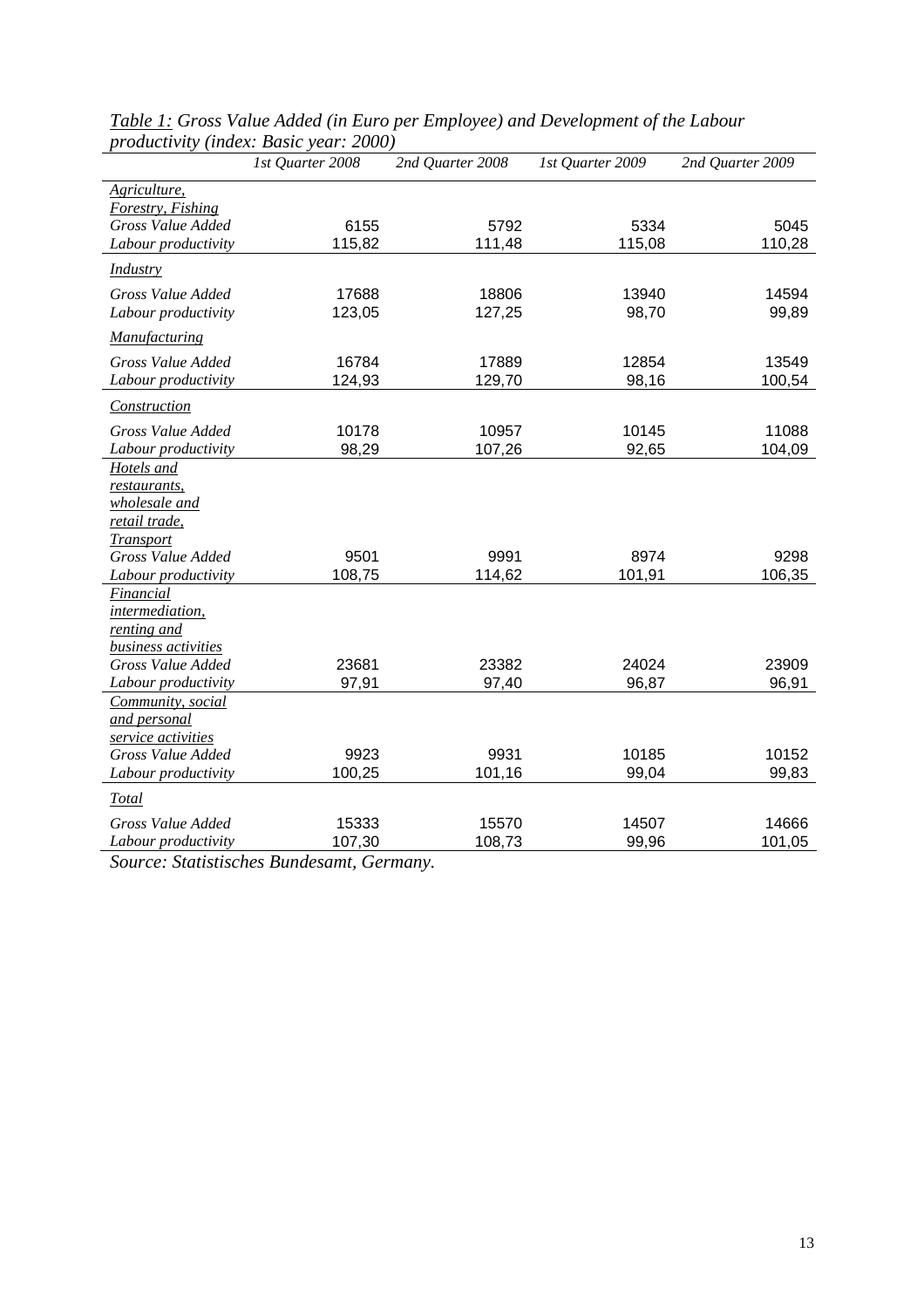|                       | Not Subject to the Global Crisis |        | Subject to the Global Crisis |        |
|-----------------------|----------------------------------|--------|------------------------------|--------|
|                       | 2008                             | 2009   | 2008                         | 2009   |
| ln(N)                 | 2.985                            | 2.988  | 3.629                        | 3.575  |
| <b>Exporting Firm</b> | 0.187                            | 0.202  | 0.390                        | 0.406  |
| % Sales Exported      | 0.052                            | 0.053  | 0.125                        | 0.128  |
| Eastern German        |                                  | 0.442  |                              | 0.409  |
| Sectoral Collective   | 0.369                            | 0.361  | 0.392                        | 0.389  |
| <b>Bargaining</b>     |                                  |        |                              |        |
| Firm-level            | 0.063                            | 0.066  | 0.072                        | 0.078  |
| collective            |                                  |        |                              |        |
| <b>Bargaining</b>     |                                  |        |                              |        |
| Works Council         | 0.233                            | 0.233  | 0.316                        | 0.316  |
| % qualified           | 0.669                            | 0.669  | 0.703                        | 0.702  |
| % part-time           | 0.232                            | 0.215  | 0.143                        | 0.136  |
| % temporary           | 0.011                            | 0.010  | 0.026                        | 0.011  |
| Weekly working        | 39.387                           | 39.329 | 39.188                       | 39.113 |
| time                  |                                  |        |                              |        |
| Working time          |                                  | 0.489  |                              | 0.626  |
| accounts              |                                  |        |                              |        |
| Short time work       |                                  | 0.085  | 0.323                        |        |
| Pacts for             | 0.052                            |        | 0.104                        |        |
| Employment            |                                  |        |                              |        |
| Profit sharing        | 0.167                            |        | 0.241                        |        |
| Number of             |                                  | 4,640  |                              | 1,955  |
| observations          |                                  |        |                              |        |

## *Table 2: Descriptive Statistics*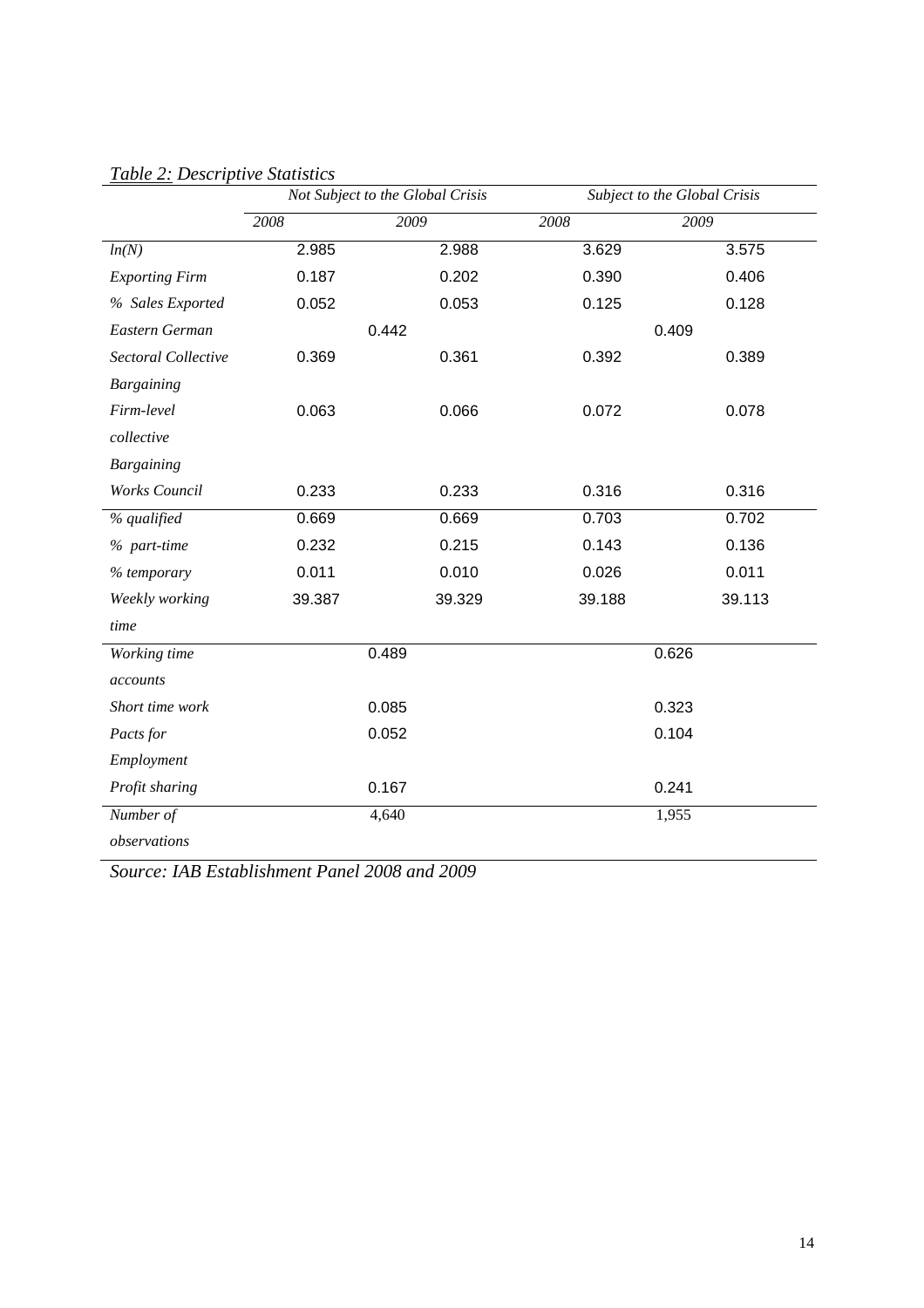|                                  | Dependent Variable        |                                         |  |
|----------------------------------|---------------------------|-----------------------------------------|--|
|                                  | $ln(wages/Employee)_{it}$ | $ln(Number$ of Employees) <sub>it</sub> |  |
| Crisis                           | $0.032***$                | $0.175***$                              |  |
| <i>Year</i> 2009                 | $-0.007$                  | $-0.004$                                |  |
| $Crisis*Year 2009$               | $-0.014$                  | $-0.060***$                             |  |
| % qualified                      | $0.644***$                | 0.698***                                |  |
| % part-time                      | $-0.771***$               | 0.045                                   |  |
| Weekly working time              | 0.004                     | $-0.007$                                |  |
| <b>Exporting Firm</b>            | $0.112***$                | $0.664***$                              |  |
| Eastern Germany                  | $-0.243***$               | $-0.249***$                             |  |
| Sectoral collective Bargaining   | $0.076***$                | $0.382***$                              |  |
| Firm-level collective Bargaining | $0.076***$                | $0.452***$                              |  |
| Works Council                    | $0.180***$                | 1.880***                                |  |
| 9 Establishment size Dummies     | ***                       |                                         |  |
| <b>39 Sector Dummies</b>         | ***                       | ***                                     |  |
| $R^2$                            | 0.591                     | 0.523                                   |  |
| Number of observations           | 13,190                    | 13,190                                  |  |

*Table 3: Difference-in-Difference Estimates on the development of average wages and the number of Employees* 

a) \*\*\*/\*\*, significant on the  $1/5/10$  % level

*Source: IAB Establishment Panel 2008 and 2009* 

|                    | Dependent Variable: $ln(w)_{ib}$ proportion of qualified workers |                  |                   |                   |
|--------------------|------------------------------------------------------------------|------------------|-------------------|-------------------|
|                    | $<$ 25 % quantile                                                | $>$ 25% quantile | $>$ 50 % quantile | $>$ 75 % quantile |
|                    |                                                                  | $<$ 50% quantile | $<$ 75 % quantile |                   |
| Crisis,            | $0.102***$                                                       | 0.011            | 0.020             | $-0.003$          |
| Dummy, 1 if yes    |                                                                  |                  |                   |                   |
| Year 2009          | $-0.017$                                                         | $-0.027**$       | 0.006             | 0.004             |
| Dummy, 1 if yes    |                                                                  |                  |                   |                   |
| $Crisis*Year 2009$ | 0.021                                                            | $-0.027$         | $-0.022$          | $-0.025$          |
| Number of          | 3,456                                                            | 3,530            | 2,916             | 3,288             |
| observations       |                                                                  |                  |                   |                   |
| $R^2$              | 0.491                                                            | 0.512            | 0.503             | 0.499             |

| Table 4: Difference-in-Difference Estimates on the development of average wages for |  |
|-------------------------------------------------------------------------------------|--|
| different proportions of qualified workers before the crisis $^{a}$                 |  |

b) also included: % part-time, weekly working time, exporting firm, Eastern Germany, sectoral collective bargaining, firm-level collective bargaining, works council, 9 establishment size dummies and 39 sector dummies.

\*\*\*/\*\*, significant on the 1/5 % level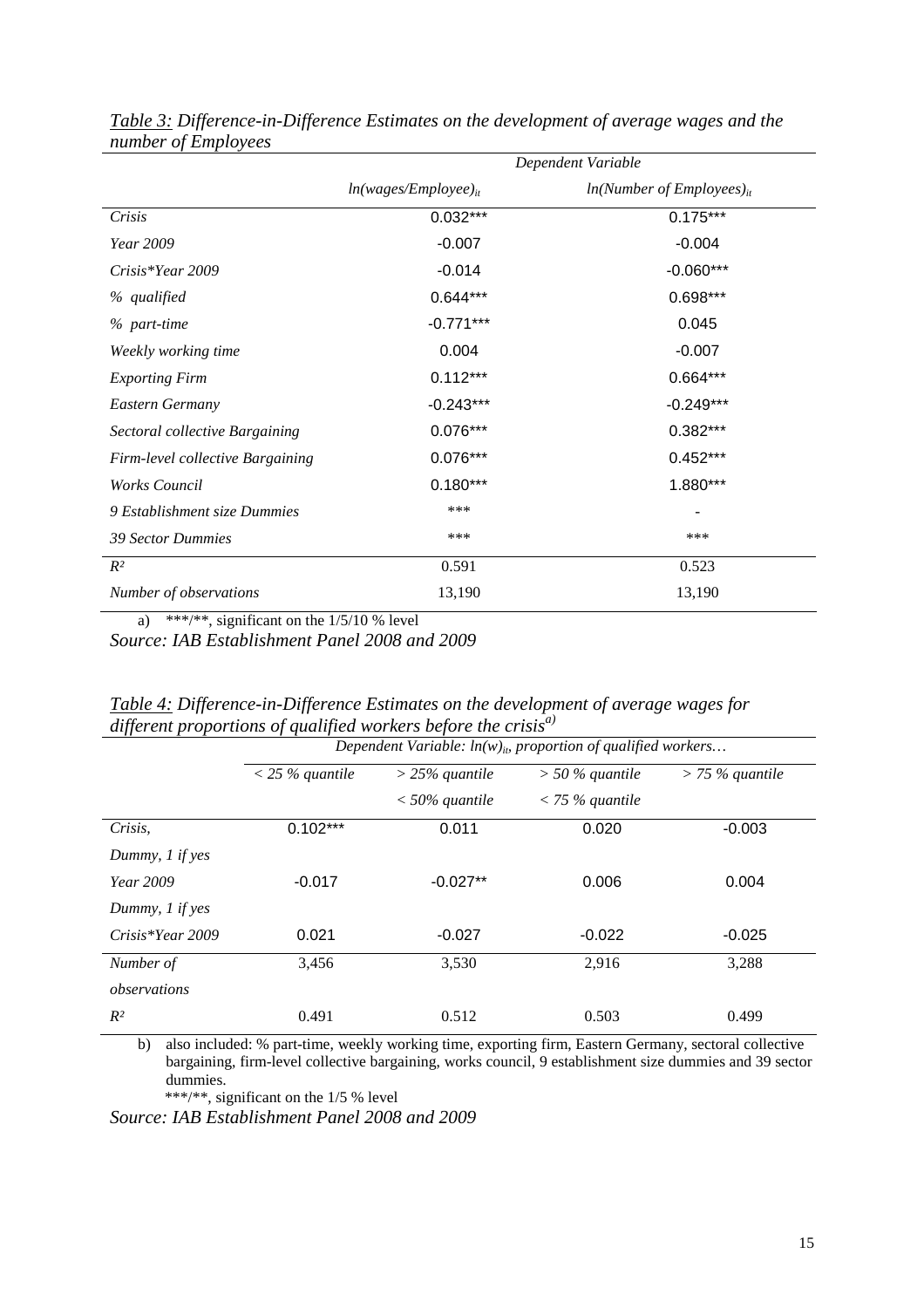| $J^{\circ}$ . $\ldots$ $J^{\circ}$ . $\circ$ | of guarantee workers object me or was<br>Dependent Variable: $ln(N)_{ib}$ proportion of qualified workers |                  |                   |                   |
|----------------------------------------------|-----------------------------------------------------------------------------------------------------------|------------------|-------------------|-------------------|
|                                              | $<$ 25 % quantile                                                                                         | $>$ 25% quantile | $>$ 50 % quantile | $>$ 75 % quantile |
|                                              |                                                                                                           | $<$ 50% quantile | $<$ 75 % quantile |                   |
| Crisis,                                      | $0.361***$                                                                                                | $0.120**$        | $0.144**$         | 0.101             |
| Dummy, 1 if yes                              |                                                                                                           |                  |                   |                   |
| <i>Year</i> 2009                             | 0.016                                                                                                     | $-0.007$         | $-0.019**$        | $-0.000$          |
| Dummy, 1 if yes                              |                                                                                                           |                  |                   |                   |
| Crisis*Year 2009                             | $-0.132***$                                                                                               | $-0.048***$      | $-0.031**$        | $-0.042***$       |
| Number of                                    | 3,456                                                                                                     | 3,530            | 2,916             | 3,288             |
| observations                                 |                                                                                                           |                  |                   |                   |
| $R^2$                                        | 0.575                                                                                                     | 0.579            | 0.514             | 0.429             |

*Table 5: Difference-in-Difference Estimates on the development of the number of employees for different proportions of qualified workers before the crisis* 

c) also included: % qualified, % part-time, weekly working time, exporting firm, Eastern Germany, sectoral collective bargaining, firm-level collective bargaining, works council, 9 establishment size dummies and 39 sector dummies.

\*\*\*/\*\*, significant on the 1/5 % level

*Source: IAB Establishment Panel 2008 and 2009* 

*Table 6: Difference-in-Difference Estimates on the development of the average wages for plants with and without working time accounts and plants with and without short time workers in 2009* 

|                    | Dependent Variable: $ln(w)_{ib}$ plants |                   |                    |                 |
|--------------------|-----------------------------------------|-------------------|--------------------|-----------------|
|                    | Without working                         | With working time | Without short time | With short time |
|                    | time account                            | account           | workers            | workers         |
| Crisis,            | $0.042**$                               | 0.022             | $0.035***$         | 0.011           |
| Dummy, $1$ if yes  |                                         |                   |                    |                 |
| Year 2009          | $-0.018**$                              | 0.006             | $-0.004$           | $-0.039***$     |
| Dummy, 1 if yes    |                                         |                   |                    |                 |
| $Crisis*Year 2009$ | $-0.018$                                | $-0.018$          | 0.006              | $-0.033$        |
| Number of          | 6,206                                   | 6,984             | 11,138             | 2,052           |
| observations       |                                         |                   |                    |                 |
| $R^2$              | 0.535                                   | 0.562             | 0.584              | 0.570           |

d) also included: % qualified, % part-time, weekly working time, exporting firm, Eastern Germany, sectoral collective bargaining, firm-level collective bargaining, works council, 9 establishment size dummies and 39 sector dummies.

\*\*\*/\*\*, significant on the 1/5/ % level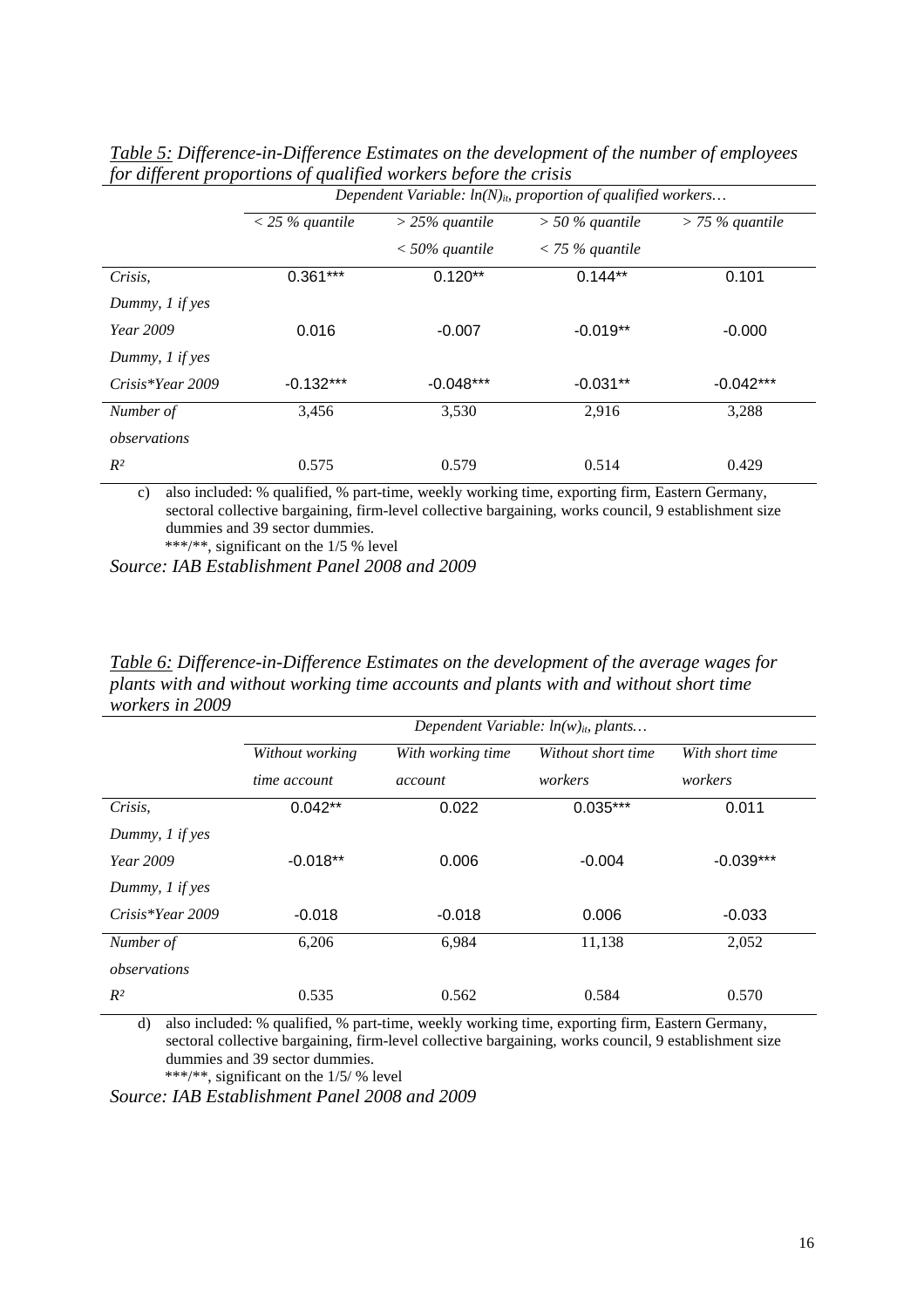| ັ                  | Dependent Variable: $ln(w)_{ib}$ plants |                 |                |                     |
|--------------------|-----------------------------------------|-----------------|----------------|---------------------|
|                    | Without a Pact for                      | With a Pact for | Without Profit | With Profit Sharing |
|                    | Employment                              | Employment      | <b>Sharing</b> |                     |
| Crisis,            | $0.029**$                               | $0.068**$       | $0.030**$      | 0.026               |
| Dummy, $1$ if yes  |                                         |                 |                |                     |
| <i>Year</i> 2009   | $-0.007$                                | $-0.002$        | $-0.010*$      | 0.008               |
| Dummy, 1 if yes    |                                         |                 |                |                     |
| $Crisis*Year 2009$ | $-0.013$                                | $-0.026$        | $-0.009$       | $-0.033**$          |
| Number of          | 12,300                                  | 890             | 10,580         | 2,470               |
| observations       |                                         |                 |                |                     |
| $R^2$              | 0.580                                   | 0.581           | 0.564          | 0.582               |

*Table 7: Difference-in-Difference Estimates on the development of the average wages for plants with and without a Pact for Employment in 2008 and plants with and without Profit Sharing in 2009* 

e) also included: % qualified, % part-time, weekly working time, exporting firm, Eastern Germany, sectoral collective bargaining, firm-level collective bargaining, works council, 9 establishment size dummies and 39 sector dummies.

\*\*\*/\*\*, significant on the 1/5 % level

*Source: IAB Establishment Panel 2008 and 2009* 

*Table 8: Difference-in-Difference Estimates on the development of the number of employees for plants with and without working time accounts and plants with and without short time workers in 2009* 

|                    | Dependent Variable: $ln(N)_{ip}$ plants |                   |                    |                 |
|--------------------|-----------------------------------------|-------------------|--------------------|-----------------|
|                    | Without working                         | With working time | Without short time | With short time |
|                    | time account                            | account           | workers            | workers         |
| Crisis,            | $0.171***$                              | $0.140***$        | $0.117***$         | 0.109           |
| Dummy, 1 if yes    |                                         |                   |                    |                 |
| <i>Year</i> 2009   | $-0.002$                                | $-0.003$          | 0.004              | $-0.089***$     |
| Dummy, 1 if yes    |                                         |                   |                    |                 |
| $Crisis*Year 2009$ | $-0.049***$                             | $-0.068***$       | $-0.057***$        | $-0.011$        |
| Number of          | 6,206                                   | 6,984             | 11,138             | 2,052           |
| observations       |                                         |                   |                    |                 |
| $R^2$              | 0.391                                   | 0.501             | 0.477              | 0.609           |

f) also included: % qualified, % part-time, weekly working time, exporting firm, Eastern Germany, sectoral collective bargaining, firm-level collective bargaining, works council, 9 establishment size dummies and 39 sector dummies.

\*\*\*/\*\*, significant on the 1/5 % level